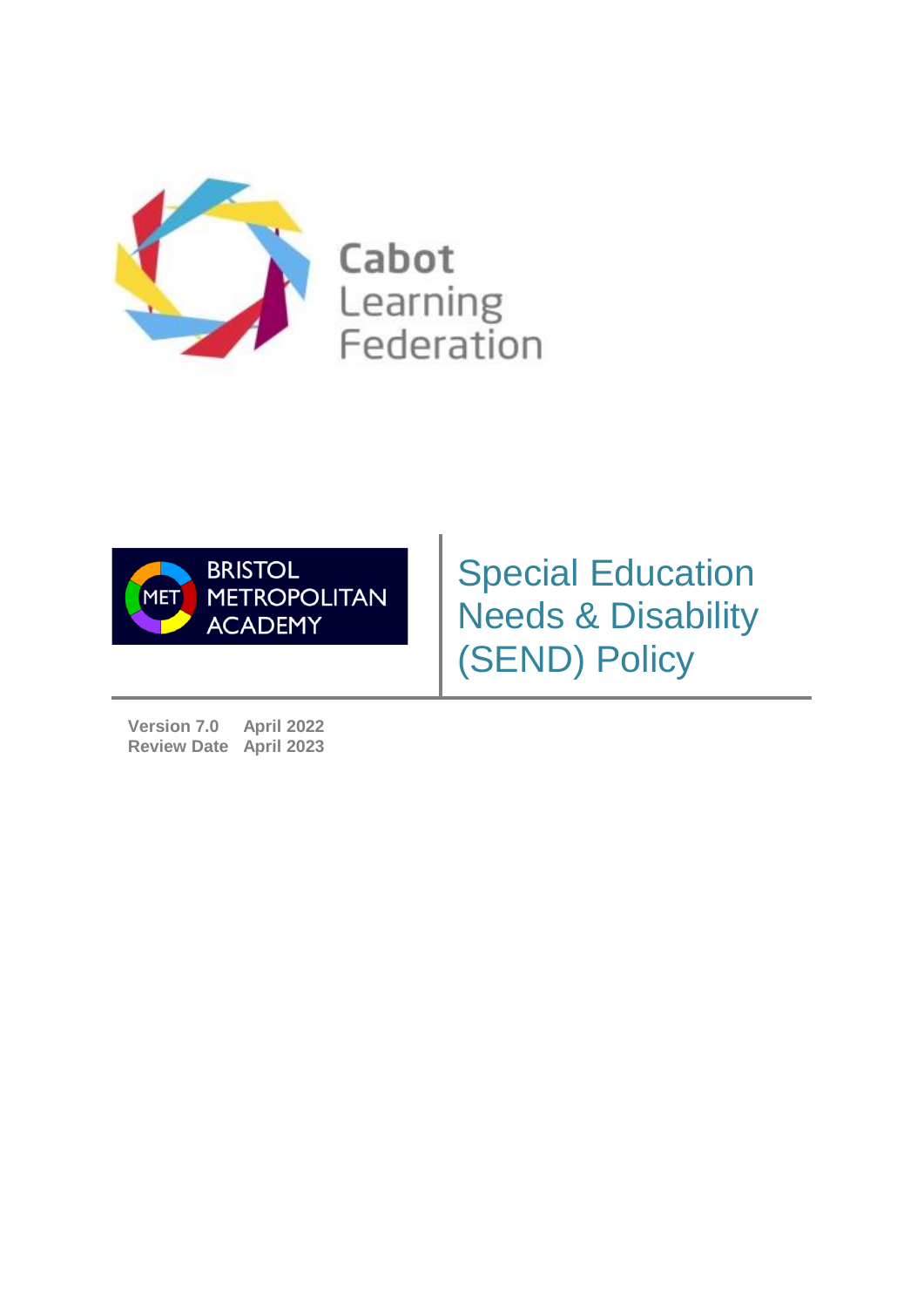

# <span id="page-1-0"></span>**History of most recent Policy changes**

| <b>Date</b>      | Page | <b>Change</b>                                            | Origin of Change e.g. TU<br>request, Change in legislation      |
|------------------|------|----------------------------------------------------------|-----------------------------------------------------------------|
| Dec 2016         |      | Whole document                                           | Creation of new policy following<br>review of existing policies |
| Feb 2018         |      | Whole document                                           | Review of policy and process                                    |
| Nov 2018         |      | No changes made                                          | Transferred policy onto new<br>template.                        |
| <b>July 2019</b> |      | Change of Senco name                                     | Change of Senco                                                 |
| Dec 2019         |      | Change of external provisions<br>names and updated links | Review of policy                                                |
| Mar 2021         |      | Whole document                                           | Review of policy and process                                    |
| April 2022       |      | Change of external provisions<br>names and updated links | Review of policy                                                |
|                  |      |                                                          |                                                                 |
|                  |      |                                                          |                                                                 |
|                  |      |                                                          |                                                                 |
|                  |      |                                                          |                                                                 |
|                  |      |                                                          |                                                                 |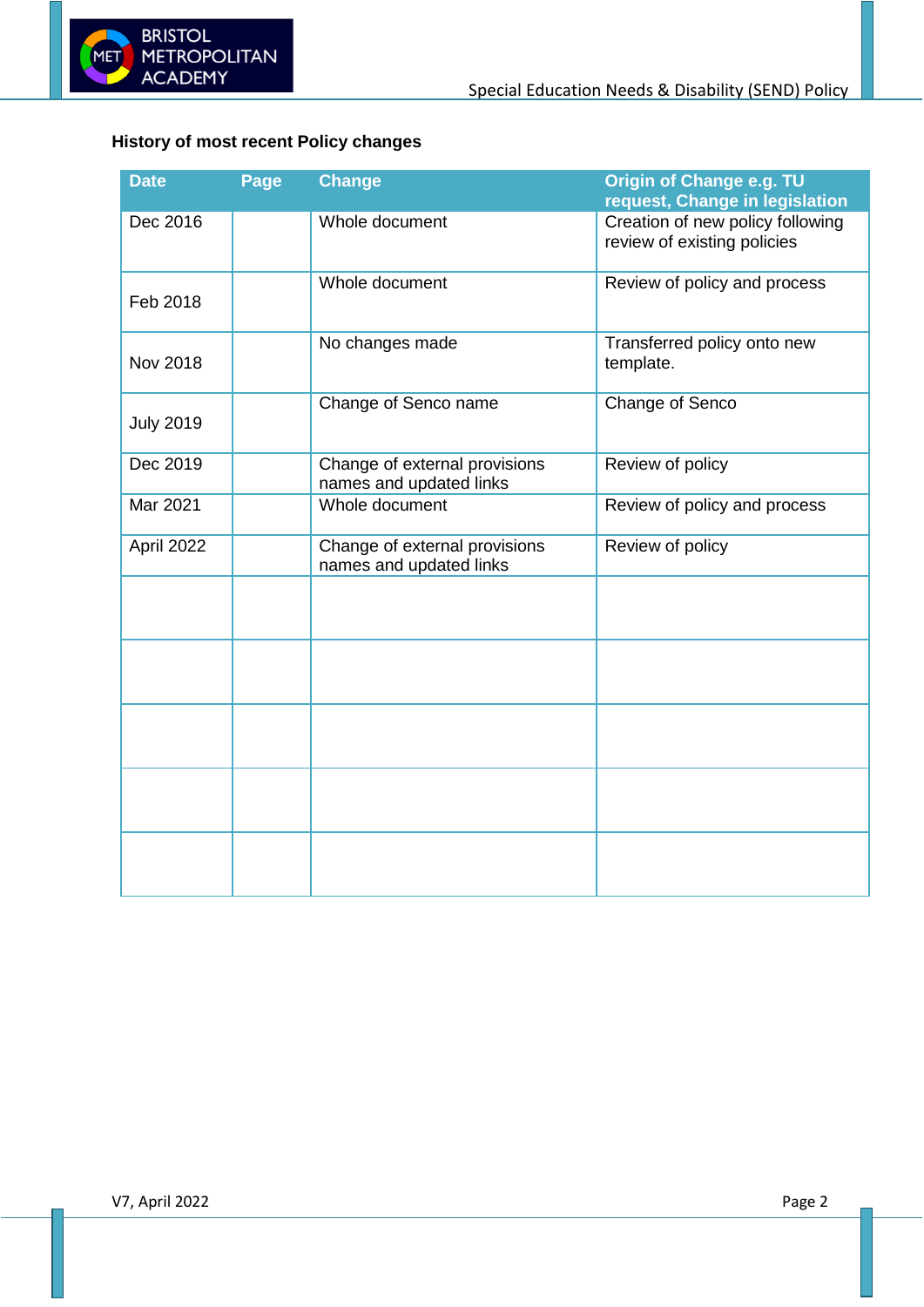

#### <span id="page-2-0"></span>**Contents**

| $4\overline{ }$ |  |  |  |  |  |
|-----------------|--|--|--|--|--|
|                 |  |  |  |  |  |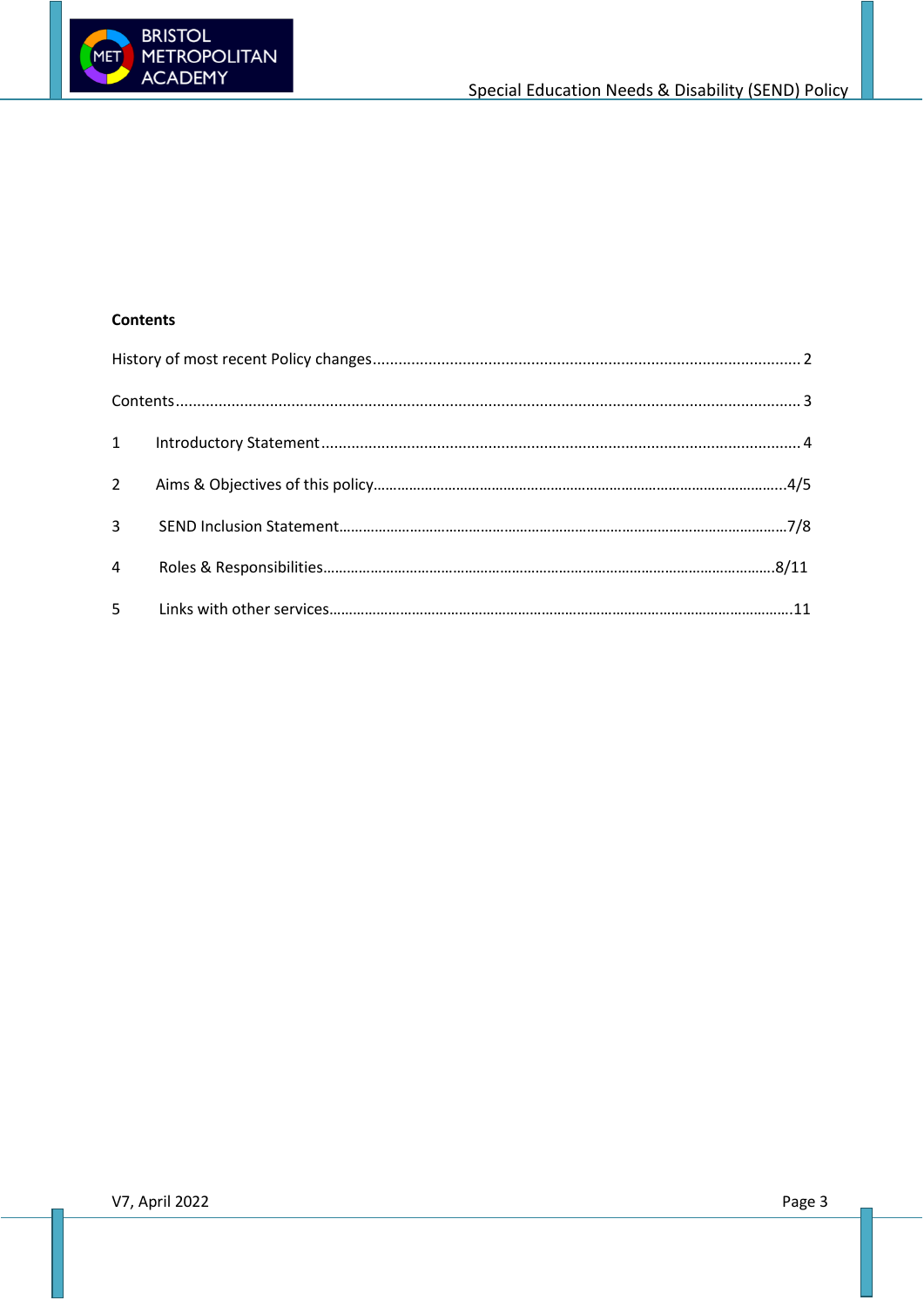

#### **1 Introduction**

This policy complies with the guidance given in Statutory Instrument: Special Educational Needs (Information) Regulations (Clause 65).

It has been written as guidance for staff, parents or carers and young people with reference to the following guidance and documents:

- \* The Children and Families Act (2014): Section 69
- \* The Special Educational Needs and Disability Regulations 2014
- \* The 0-25 Special Educational Needs and Disability Code of Practice.
- \* Ofsted Section 5 Inspection Framework April 2014
- \* Ofsted SEND Review 2010 "A Statement is not enough"
- \* Equality Act 2010

#### **Aims of this policy**

*"...opportunities must be provided for everyone to be included and to achieve. The strength of the connection between these two concepts is paramount. Thus, the inclusion of a child in a school has little meaning unless s/he also experiences achievement, and that child is unlikely to achieve unlessthey are included, which in turn necessitates their full participation." (Florian 2008)*

At Bristol Metropolitan Academy our aim is for all students, including those who experience special educational needs or disabilities, to be afforded high-quality learning provision that will nurture their sense of self, develop the skills required to be independent, considerate, and resilient contributors to their community, and support them to attain positive outcomes that provide life-long choices and empower self-efficacy.

Within the SEND Code 2015, SEN is defined as the following:

*A child or young person has SEN if they have a learning difficulty or disability which calls for special educational provision to be made for him or her.*

*A child of compulsory school age or a young person has a learning difficulty or disability if he or she:*

- \* *has a significantly greater difficulty in learning than the majority of others of the same age, or*
- \* *has a disability which prevents or hinders him or her from making use of facilities of a kind generally provided for others of the same age in mainstream schools or mainstream post-16 institutions*

Barriers to a young person's learning and development that can be found at Bristol Metropolitan Academy often fall under the four recognised areas of need in the SEND code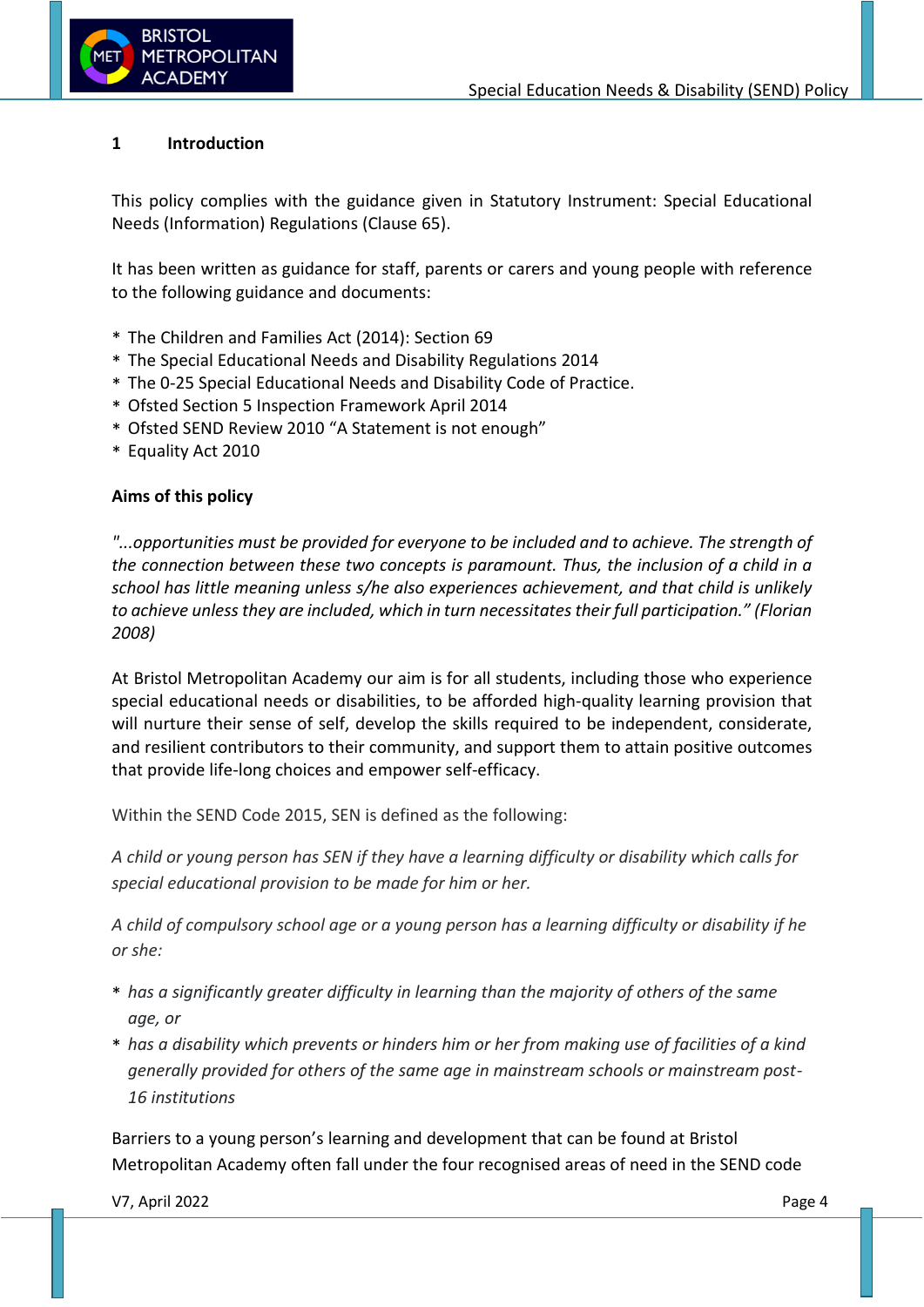

and include: difficulties with communication and social interaction; cognitive and learning differences; physical needs and disadvantage; and emotional developmental and mental health difficulties.

Bristol Metropolitan Academy will endeavor to achieve the best possible outcomes for all young people (including those who are deemed to be vulnerable) and will maximize their opportunities for inclusion and promote equality of opportunity for all.

## **Bristol Metropolitan Academy we have the following objectives:**

## • **Identify the needs of students with SEN.**

Staff will gather information from feeder schools and liaise with parents, education, health and care services prior to the young person's entry into the Academy.

Where needs have not been previously identified, teaching and pastoral or support staff have an obligation to report observations to the SEND leadership team.

• **Monitor the progress of all students, especially those registered as SEND to ensure progress for all students.**

Continuous monitoring of young people registered as SEND, by their individual teachers, pastoral teams and the SEND leadership team will help to ensure that they are able to reach their full potential.

• **Make appropriate provision to overcome all barriers to learning and ensure students registered as SEND have full access to the National Curriculum and wider Academy life.**

This is coordinated by the pastoral staff and SEND leadership teams which includes the SENDCo. It will be monitored and regularly reviewed in order to ensure that individual outcomes can be met and all young people's needs are catered for.

• **Work with parents to gain a better understanding of their child, and involve them in all stages of their child's education.**

This includes creating opportunities for parents to contact SEND Department and pastoral team at whole school parent evenings. It also includes supporting parents to understand SEND procedures and practices and ensure the Academy is providing regular feedback on their child's academic progress.

• **Work with and in support of outside agencies when the students' needs cannot be met by the Academy alone.**

Bristol Metropolitan Academy receives further support from Aspen Educational Psychology Service, The School Nurse and Local Health Partnership, Child and Adolescent Mental Health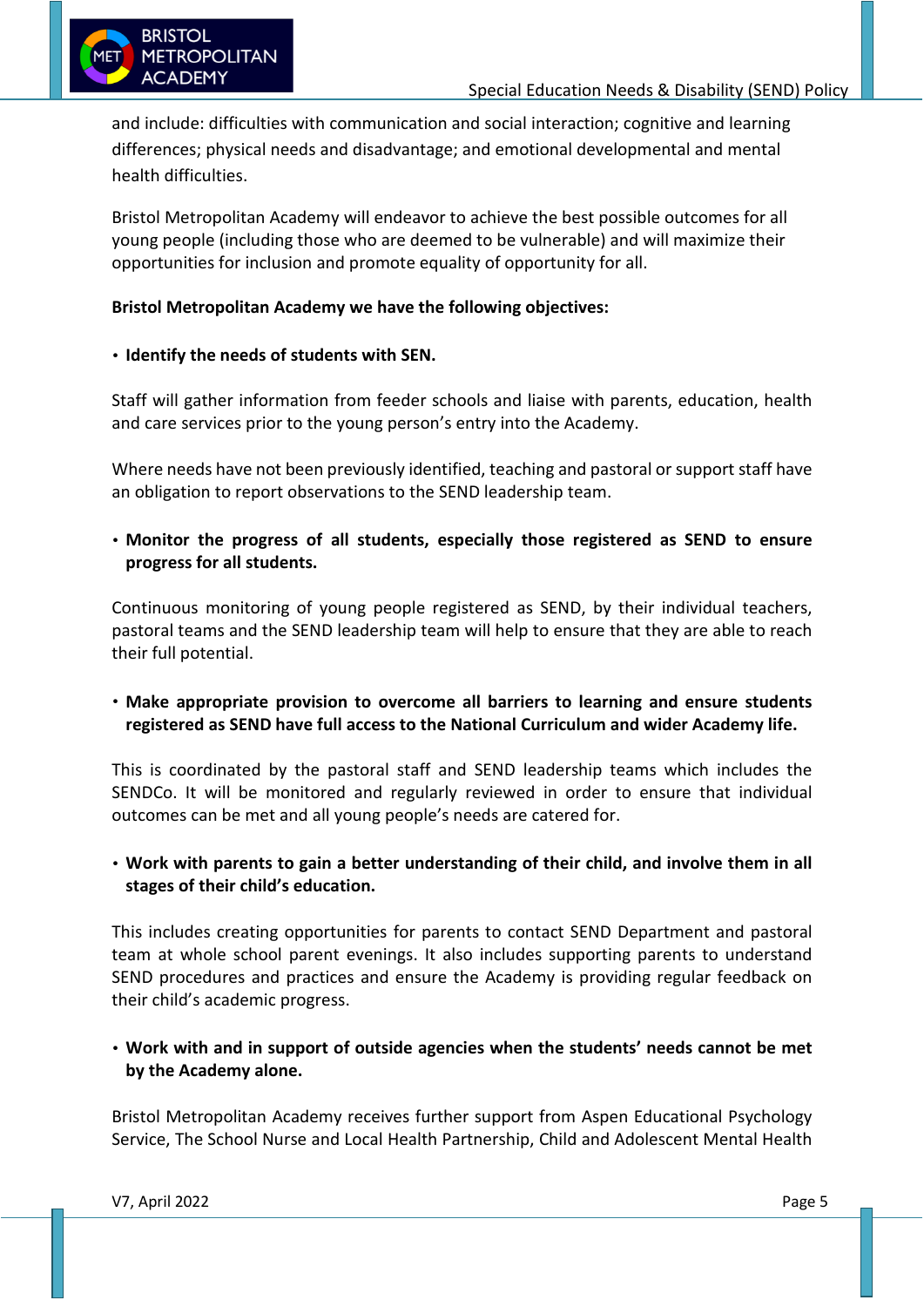

Services (CAMHS), The Bristol Autism Team (BAT) and has access to a range of specialist expertise within the CLF.

## • **Create a school environment where students can contribute to their own learning by being given the opportunity to voice their own opinions.**

This is achieved by encouraging positive relationships with staff in the academy and carefully monitoring the progress of all students at regular intervals. Student participation is promoted across the Academy within the security of Learning Family (tutor group). The Learning Family helps to build a sense of belonging, respect and value. Pride in community and team spirit is also encouraged through wider opportunities for participation in academy life (e.g. representation on the Student Council, affiliation with sports teams and other clubs).

## **2.3 Responsibility for the coordination of SEN provision**

- The Principal and Academy Council have delegated the day to day operational responsibility for the implementation of this SEND Policy to the Special Educational Needs and Disabilities Coordinator (SENDCo).
- The SENDCo is responsible for reporting regularly to the Principal and the Councillor with responsibility for SEND on the on-going effectiveness of this SEND Policy.
- All staff in the academy have a responsibility for maximising the achievement and opportunities for inclusion of all learners, including those who face particular barriers such as students registered as having Special Educational Needs and Disabilities. Staff will be made aware of their responsibilities towards all learners and a positive and sensitive attitude is shown towards all students at all times.

| <b>SEND and Inclusion Leadership</b>   |                          |                        |  |  |  |  |
|----------------------------------------|--------------------------|------------------------|--|--|--|--|
| Role                                   | <b>Name</b>              | <b>Contact details</b> |  |  |  |  |
| <b>SENDCo</b>                          | Ms Nicola Phelps         |                        |  |  |  |  |
| Deputy SENDCo                          | Miss Sarah Lavery        | BMASENDCo@clf.uk       |  |  |  |  |
| <b>Assistant SENDCo</b>                | <b>Mrs Susan Mckenty</b> |                        |  |  |  |  |
| <b>Higher Level Teaching Assistant</b> | Ms Layla Smyth           |                        |  |  |  |  |
| <b>Student Support Lead</b>            | Ms Elizabeth Barker      |                        |  |  |  |  |

## **3 SEND inclusion Statement**

Bristol Metropolitan Academy will endeavor to achieve the best possible outcomes for all young people (including those who are deemed to be vulnerable) and will maximize their opportunities for inclusion and promote equality of opportunity for all.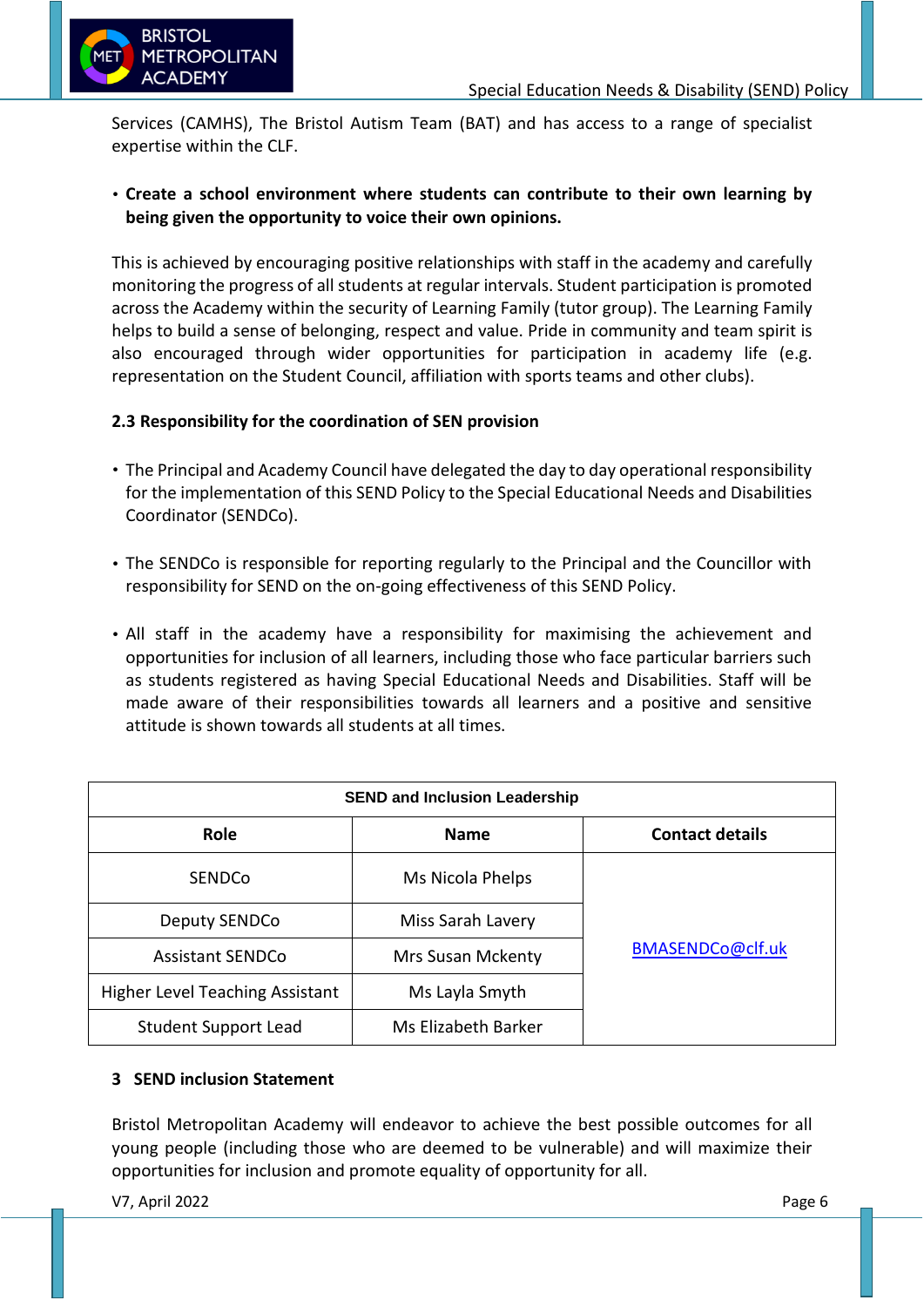

Provision at BMA includes:

a) Providing differentiated learning opportunities for all the young people within the Academy and providing materials appropriate to young people's abilities. This will ensure that all young people have a full access to the Academy curriculum.

b) Making every effort to narrow the gap in attainment between different groups of learners and others, recognising that a 'Special Educational Need' might be an explanation for delayed or slower progress, but does not remove the requirement to support progress.

d) Striving to make a clear distinction between "underachievement" – often caused by a poor early experience of learning - and Special Educational Needs and Disability e.g.

- Some young people in our Academy may be underachieving but will not necessarily have a 'Special Educational Need'. It is a teacher's responsibility to identify underachievement through assessment quickly and ensure that appropriate teaching methods or interventions are put in place to help these students catch up.
- Some young people will be identified as having 'Special Educational Needs' and this may lead to lower-attainment or slower progress (though not necessarily to underachievement). It is our responsibility to ensure that students with Special Educational Needs have the maximum opportunity to attain and make progress in line with their peers.
- Assessment of need and programs, which address the root causes of any learning difficulty, are essential ingredients of success for these students. These will be provided, initially, through additional support funded from the devolved Academy's budget.

e) Recognising and putting in place adjustments or interventions to tackle the general finding that students with SEND usually have lower attendance than their peers.

f) Ensuring that all young people have the same opportunities for social inclusion and for taking part in extra-curricular activities with the right level of support and access.

g) Implementing our Equality Act duty to foster good relations between different groups of young people and promoting social inclusion and acting immediately to tackle any discrimination or bullying (see Anti-bullying Policy).

h) Celebrating the fact that we will have young people with disabilities as part of our Academy community, and ensuring that their needs are fully met and that we make all 'reasonable adjustments' to the curriculum, intervention provision and the physical environment to accommodate them, as required by the Equality Act.

i) Implementing our duty to make 'anticipatory changes' to make our environment accessible for young people, staff, parents/carers and visitors who may have a disability and so planning any new initiatives or capital developments with improving access in mind.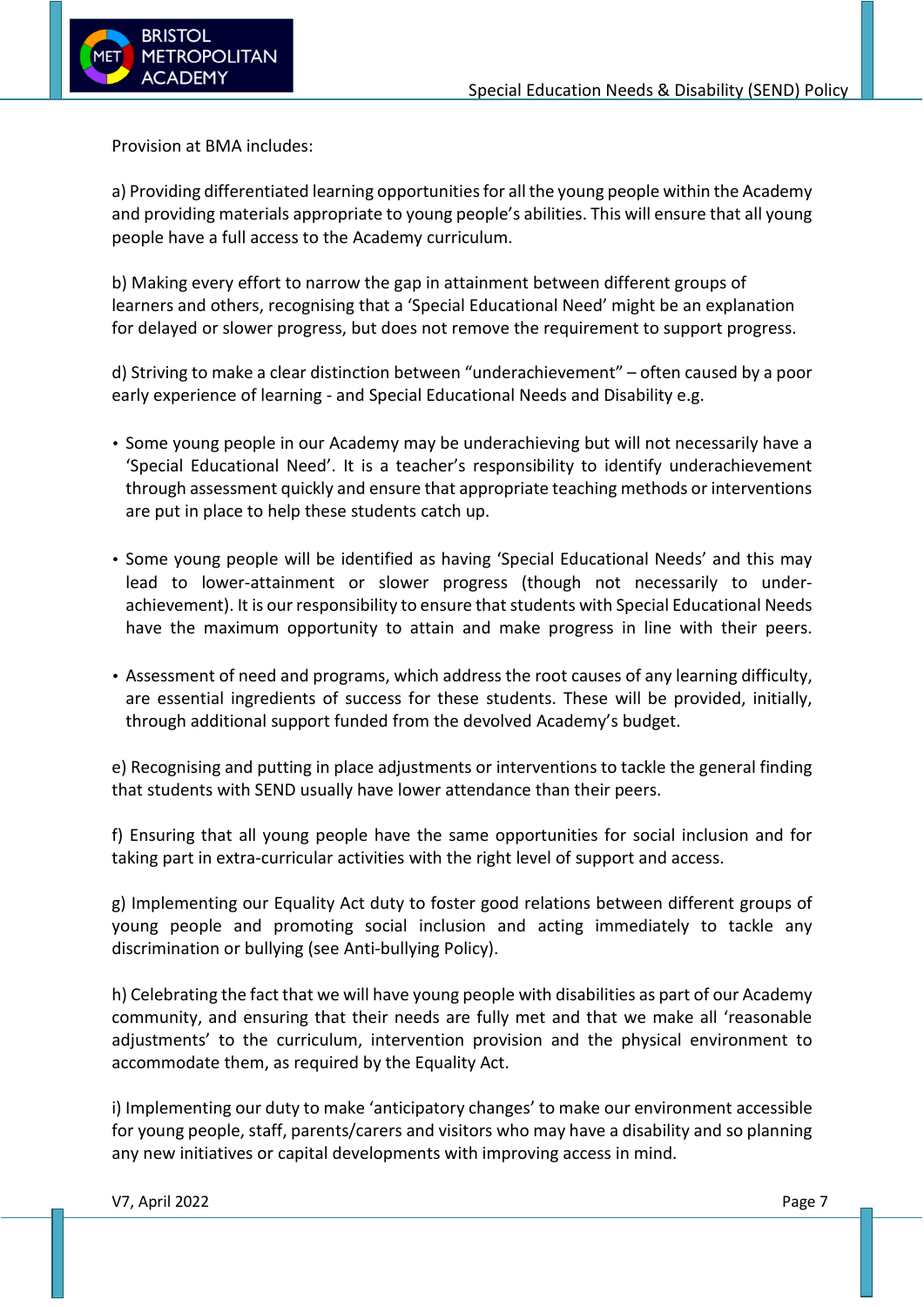

#### **4 Roles and Responsibilities**

## **4.1 Principal**

The Principal is responsible for monitoring and evaluating the progress of all students and for making strategic decisions which will maximise their opportunity to learn. The Principal and the Academy Council will delegate the day to day implementation of this policy to the Special Educational Needs Coordinator (SENDCo).

## **4.2 Special Educational Needs Coordinator**

In line with the recommendations in the SEND Code of Practice 2015, the SENDCo will oversee the day- to-day operation of this policy in the following ways:

a) Ensuring that the Academy complies with its duties under the SEND Code of Practice and other relevant legislation and keeping up to date with examples of best and innovative practice, disseminating this information to other staff.

b) Ensuring that the views, needs and aspirations of the young person registered as SEND are paramount and their support is child centred.

c) Ensuring that the views of young people and parents and carers are considered in all SEND process and planning as required by the Code of Practice.

d) Maintenance and review of progress made by all on the academy SEND register.

e) Identifying on this register a graduated list of students with 'Special Educational Needs and Disabilities' including: those in receipt of SEND support and adjustments from the Academy's staff and devolved budget; those in receipt of support from external organisations and Academy provisions that sometimes require Higher Needs funding; and those with Education Health and Care Plans that require Annual Review.

f) Overseeing the co-ordination of provision for young people with 'Special Educational Needs' within the Academy.

g) Ensuring that adequate assessments are undertaken of all young people with SEND and that action plans are agreed to support them.

h) Ensuring that the needs of any young people with disabilities are assessed and plans are put in place to make any 'reasonable adjustments' to enable them to access the environment, provision and the curriculum.

i) Liaising with, and advising teachers on appropriate strategies and interventions for all young people with SEND.

j) Managing other classroom staff involved in supporting vulnerable learners.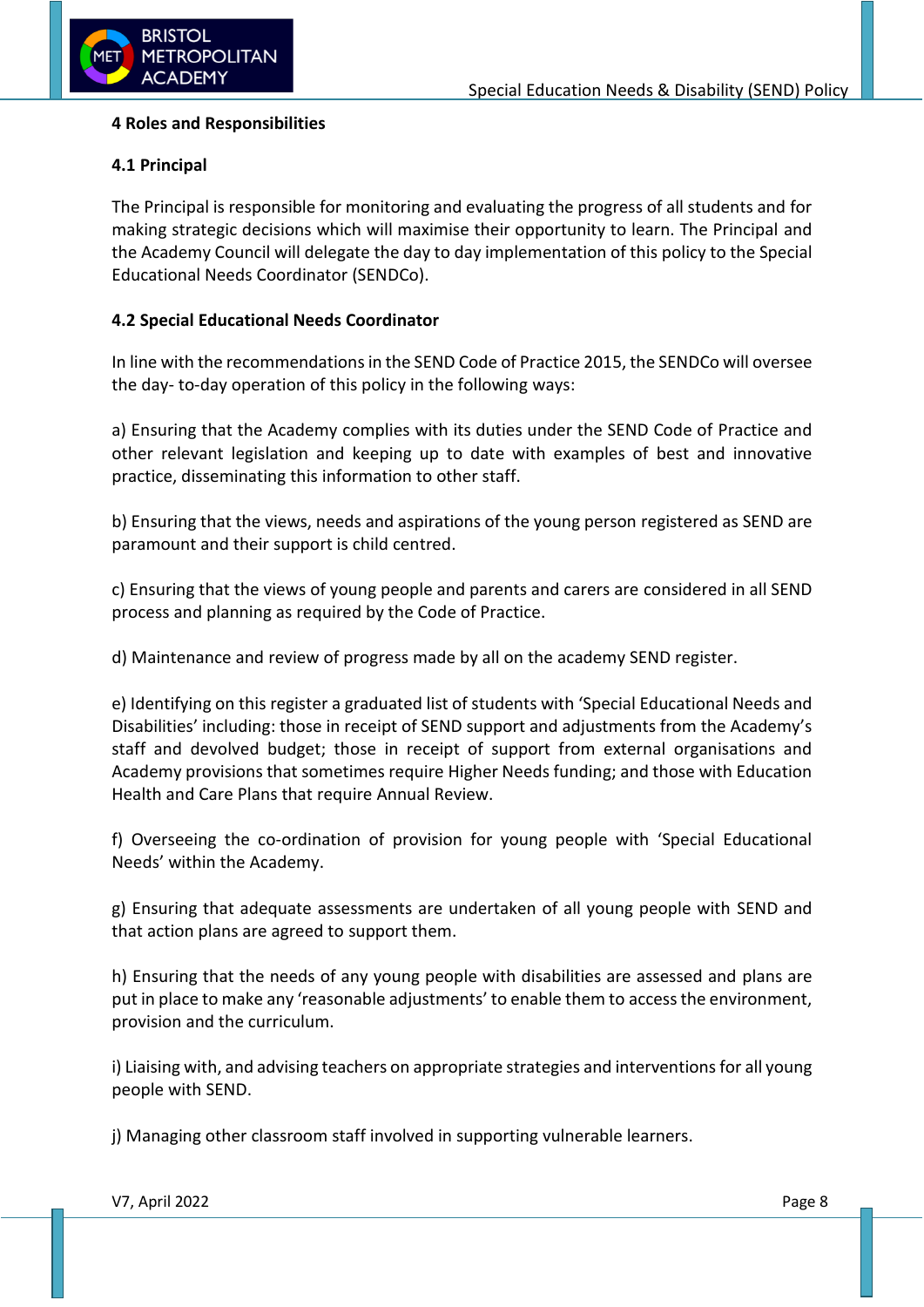

k) Overseeing the records on all young people with 'Special Educational Needs and Disabilities'.

l) Contributing to the in-service training of staff.

m) Implementing a programme of Annual Review for all students with an Education, Health and Care Plan and complying with requests from an Education Health and Care Plan Coordinator to participate in a review. Carrying out referral procedures to the Local Authority to request High Needs funding and/or an Education Health and Care Plan when it is suspected, on strong evidence arising from previous intervention (additional SEND support from devolved budget) that a student may have a 'Special Educational Need', which will require significant support.

n) Overseeing the smooth running of transition arrangements and transfer of information for Year 6 students on the vulnerable learners' provision map.

o) Ensuring that all young people with SEND have had appropriate Careers Education, Information Advice and Guidance (CEIAG) and have appropriate plans in place for their post-16 transition.

p) Liaising with post-16 providers and transferring information on young people with SEND as required by the national guidance.

q) Monitoring the Academy's system for generating Pupil Portraits or Student Support Plans, where it is agreed they will be useful for a student with 'Special Educational Needs' to have a higher profile in the classroom.

r) Evaluating regularly the impact and effectiveness of all additional interventions for all vulnerable learners (including those with 'Special Educational Needs').

s) Meeting regularly with Academic Coaches of those identified on the Academy's provision map.

t) Overseeing the sensitive liaison between appropriate staff, or consulting directly, with parents/carers and families of young people registered as SEND, keeping them informed of progress and listening to their views of progress, in conjunction with class teachers.

u) Attending area SENDCo network meetings and training as appropriate.

v) Liaising closely with a range of outside agencies and organisations to support vulnerable learners.

w) Reporting at least annually to the Principal and the Council on progress against this Policy and the Code of Practice.

#### **4.3 Class teacher**

V7, April 2022 Page 9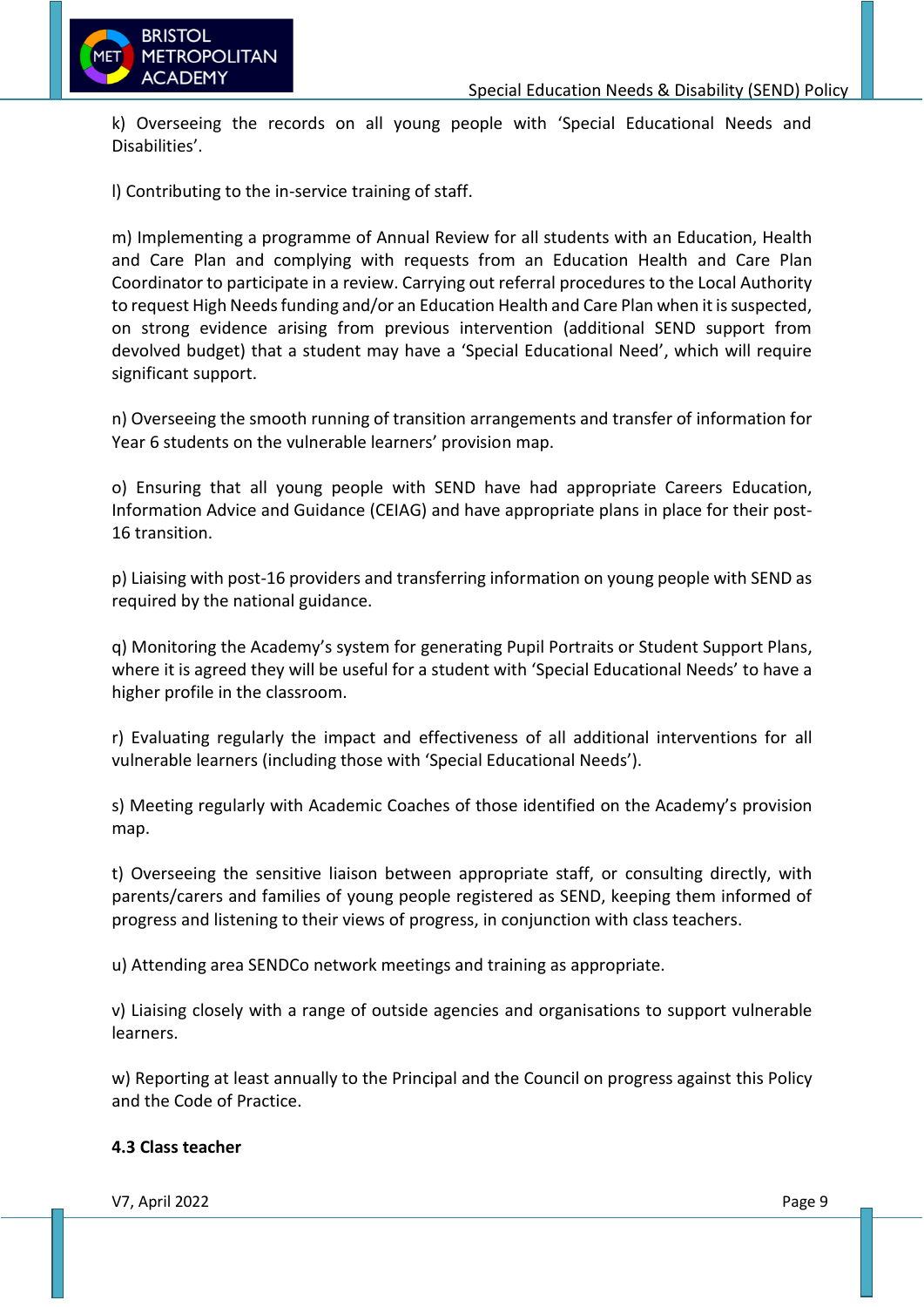

The particular responsibilities of the class teacher are:

- a) Liaising with the SENDCo to agree:
	- which students require in-class adjustments because of a 'Special educational Need' and therefore need to join the Academy's SEND register
	- which students in the class are SEND learners through the referral process
	- which students are underachieving and need to have additional interventions
	- which students require a Student Support Plan, intervention or advice/support from an outside professional to address a 'Special Educational Need'
	- which students have a disability and require 'reasonable adjustments' to the way information is provided, to the curriculum or the physical environment
- b) Securing inclusion, good provision and outcomes for all groups of vulnerable learners by:
	- providing differentiated teaching and learning opportunities in line with the advice in the SEND register, including differentiated work for SEND learners to allow access to a broader curriculum.
	- analysing data and identifying any gaps in outcomes for any groups in their class and working with curriculum leaders to address these.
	- ensuring that all vulnerable students have equal opportunities for social inclusion, having their views heard, and involvement in extra-curricular activities
	- ensuring there is adequate opportunity for students with 'Special Educational Needs and Disabilities' to work on agreed targets, as outlined in their 'Student Support Plan', which are genuinely "additional to" or "different from" those normally provided as part of the differentiated curriculum offer and strategies". (SEND Code of Practice 2014)

## **4.4 Heads of House:**

- a) Monitoring the behaviour and attendance of all students including those with additional needs.
- b) Planning, using a graduated response, in collaboration with the SENDCo, Inclusion Manager and Curriculum Leaders, strategies and adjustments to support students whose behaviour is a barrier to progress.

## **4.5 Learning Support Assistants:**

- a) Work collaboratively with classroom teachers and pastoral staff.
- b) Support students with additional needs within the wider school by taking on responsibilities such as Homework Hub, social safe spaces or Academic Coaching.
- c) Contribute to and undertake departmental training.
- d) Plan and deliver individualised programs for students in areas such as Speech and Language, or literacy.
- e) Contribute to the monitoring and review of progress against individual students' SMART outcomes.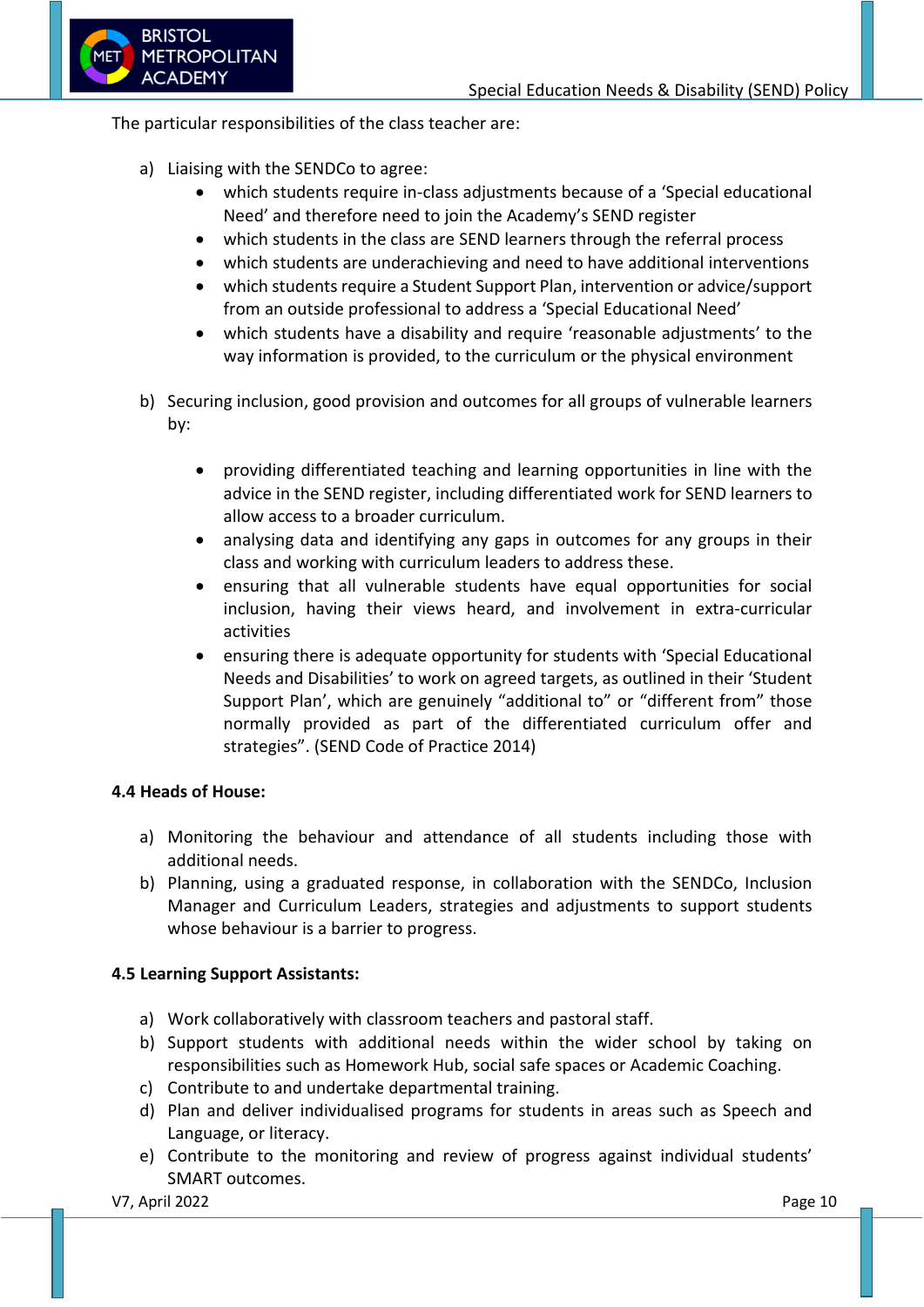

- f) Assist with drawing up individual portraits or plans for students and supporting SEND register analysis and development.
- g) Work with small groups in or out of the classroom, under the direction of the class teacher.
- h) Support students on educational visits, as required.

## **4.6 Parents:**

- **a)** Communicate regularly with the school and alert appropriate staff to any concerns they have about their child's learning or provision.
- b) Engage fully in learning and taking an active role in establishing and meeting appropriate individual learning targets.

## **4.7 All Staff**

All staff in the Academy should be aware of this Policy and their responsibility for promoting the educational and social inclusion of young people covered by this Policy, and training and briefings will be provided for them on best practice. All staff have a legal duty to advance equality of opportunity for all students and to challenge discrimination, harassment or bullying of any student (or staff member, parent/ carer or visitor) on grounds of their protected characteristics (e.g. their ethnicity, 'race', religion or belief, disability etc.) They also have a responsibility to promote good relations between different groups of students.

#### **5 Links with Other Services**

Bristol Metropolitan Academy recognises the need to link with other agencies to provide effective support for young people registered as SEND, to have a coordinated approach to meeting their needs. Therefore, effective working links will be maintained with:

Bristol City Council Local Offer:

<https://www.bristol.gov.uk/web/bristol-local-offer>

Parent Partnership Service:

<https://www.supportiveparents.org.uk/>

Children's Community Health Partnership:

<https://cchp.nhs.uk/>

Education Welfare Team:

<https://www.bristol.gov.uk/schools-learning-early-years/education-welfare>

Bristol First Response (Safeguarding Concerns)

V7, April 2022 Page 11